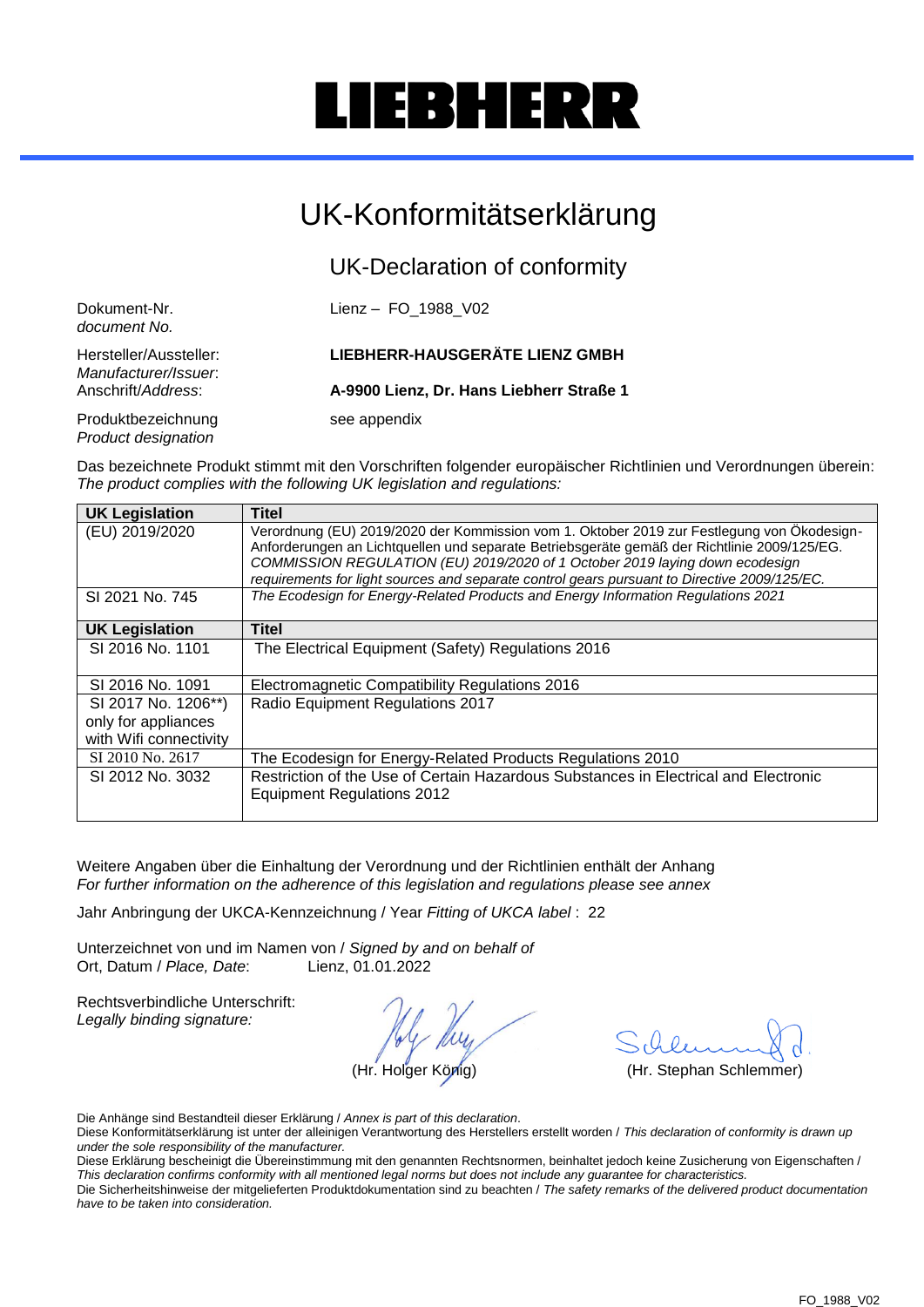### IEBHERR

| Form |  |
|------|--|
| N    |  |

#### Anhang zur UK-Konformitätserklärung oder UK-Herstellererklärung *Enclosure for the declaration of conformity or UK declaration of manufacturer*

Dokument-Nr. Lienz – FO\_1988\_V02 *document No.*

Produktebezeichnung see appendix *product description*

Das Objekt der vorstehend beschriebenen Erklärung steht im Einklang mit den geltenden Harmonisierungsvorschriften der Union. Die Übereinstimmung des bezeichneten Produkts mit den Vorschriften wird nachgewiesen durch die vollständige Einhaltung folgender Normen:

*The object of the declaration described above is in accordance with the applicable UK legislation. The conformity of the mentioned product with the requirements is demonstrated due to the complete observance of the following norms:*

*UK Legislation*

Referenznummer/ *reference No.*

The Electrical Equipment (Safety) Regulations 2016 SI 2016 No. 1101<br>EN 60335-1: 2012 + AC : 2014 + A11: 2014 + A13:2017+ A1 :2019 EN 60335-1: 2012 + AC : 2014 + A11: 2014 + A13:2017+ A1 :2019 + A2 :2019 + A14 : 2019 EN 62233: 2008 + AC : 2008 2009 + AC : 2011<br>2008 EN 62471 $^*$ ):

Electromagnetic Compatibility Regulations 2016 SI 2016 No. 1091 EN 55014-1: 2020 EN 61000-3-3: 2013 ETSI EN 301 489-1 V2.1.1 \*\*): 2017 ETSI EN 301 489-17 V3.1.1 \*\*): 2017

Radio Equipment Regulations 2017 SI 2017 No. 1206 ETSI EN 300 328 V2.2.2 \*\*): 2016

The Ecodesign for Energy-Related Products and Energy Information Regulations 2010 as retained in UK law and amended SI 2010 No. 2617

: EN 62552-1: 2020 EN 62552-2: 2020 EN 62552-3: 2020 EN 60704-1:2010 + A11:2012 EN 60704-2-14:2013 + A11:2015 + A1:2019

Restriction of the Use of Certain Hazardous Substances in Electrical and Electronic Equipment Regulations 2012 SI 2012 No. 3032 EN IEC 63000: 2018

Weitere Normen : EN 61000-3-2 : 2019 EN 55014-2: 2015 EN 60335-2-24:2010 + A1:2019 + A2:2019

\*) soweit zutreffend */ if applicable*